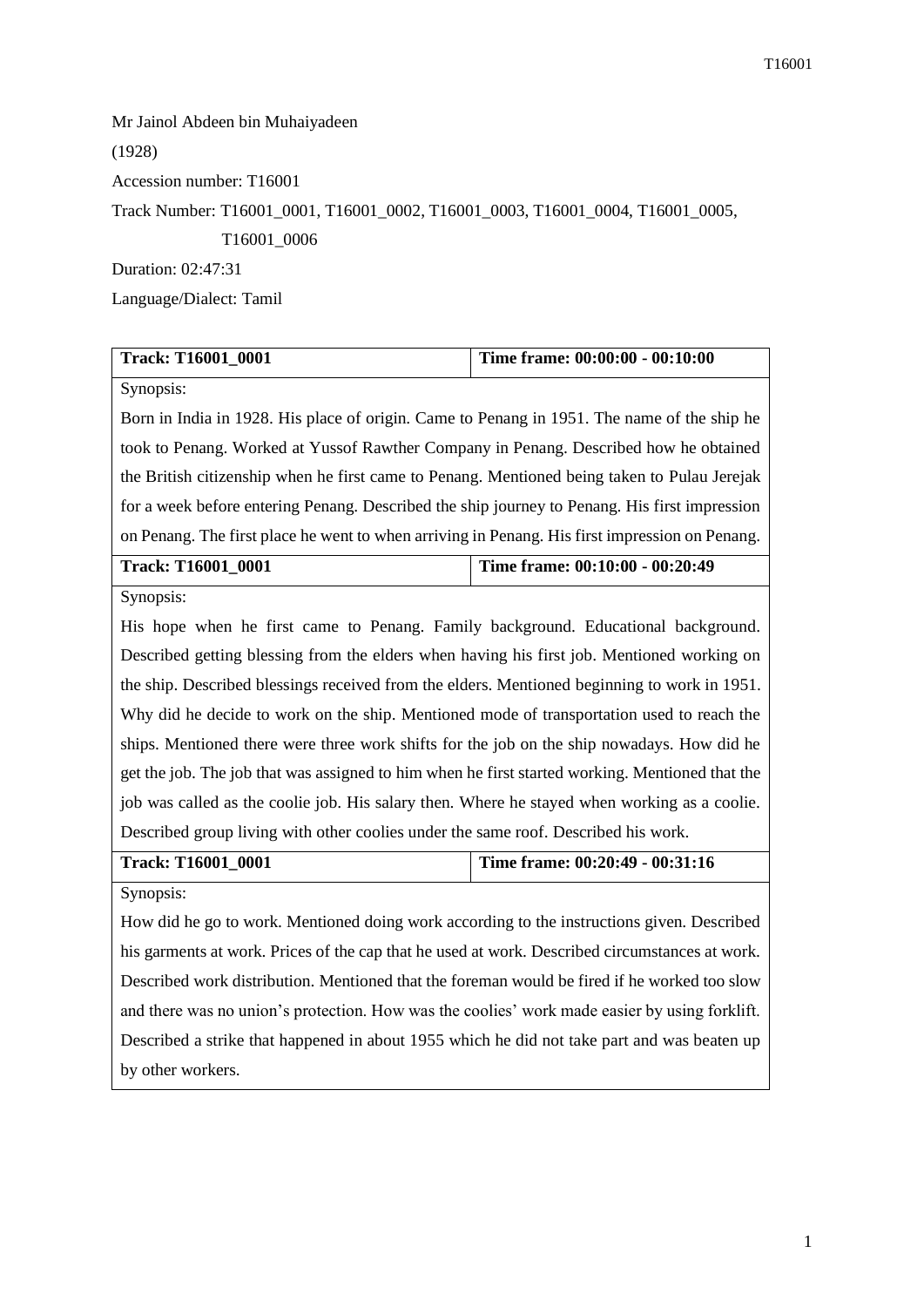| Track: T16001_0002                                                                               | Time frame: 00:00:00 - 00:10:00 |  |
|--------------------------------------------------------------------------------------------------|---------------------------------|--|
| Synopsis:                                                                                        |                                 |  |
| Described his daily routine as a coolie. Mentioned his work was dependent on the arrival of      |                                 |  |
| ships. Described his daily routine. Described how lunch was provided. Places to eat on the       |                                 |  |
| ship. The meal taking time. Described how they would wear at work. Described the roles           |                                 |  |
| played by workers in different positions. Described ship workers being divided into different    |                                 |  |
| groups and being assigned to work according to the needs. Described roles played by workers      |                                 |  |
| in different positions. Described stock check.                                                   |                                 |  |
| <b>Track: T16001_0002</b>                                                                        | Time frame: 00:10:00 - 00:20:14 |  |
| Synopsis:                                                                                        |                                 |  |
| Their entertainment at work. Portrayed the job on the ship as a difficult job and explained why. |                                 |  |
| Described sustaining injury at work. Mentioned that a shift system was introduced when           |                                 |  |
| workers' union was formed. How did he become a supervisor. Described a supervisor's work         |                                 |  |
| and power. How he felt when being appointed as a supervisor. How he wore as a supervisor.        |                                 |  |
| <b>Track: T16001_0002</b>                                                                        | Time frame: 00:20:14 - 00:31:03 |  |
| Synopsis:                                                                                        |                                 |  |
| Described his work as a supervisor. The ship workers' salaries. Described his work as a          |                                 |  |
| supervisor. Number of supervisors on a ship. Described work positions available and their jobs.  |                                 |  |
| Mentioned a collapse of goods that had caused loss of lives. How he as a supervisor would be     |                                 |  |
| treated was depending on the coolies' work performance. Described the collapse accident          |                                 |  |
| mentioned earlier. How he felt about the accident.                                               |                                 |  |
| Track: T16001_0003                                                                               | Time frame: 00:00:00 - 00:10:05 |  |
| Synopsis:                                                                                        |                                 |  |
| Described his work as a supervisor. Challenges faced when working as a coolie. Explained         |                                 |  |
| why would ship workers in the past bear with the hardship at work. Mentioned his religion was    |                                 |  |
| Islam. Mentioned performing prayers only during festivals. Described his life in the past.       |                                 |  |
| Described Penang Port Commission's role. Worked as a foreman when he was 60 years old            |                                 |  |
| for about 20 years. How his role changed after having been promoted to the foreman position.     |                                 |  |
| Track: T16001_0003                                                                               | Time frame: 00:10:05 - 00:20:22 |  |
| Synopsis:                                                                                        |                                 |  |
| How he was promoted as a foreman. Elaborated on the foreman's job. Mentioned wood logs           |                                 |  |
| would be placed to avoid slanting. Described the supplier of wood logs. Described goods          |                                 |  |
| stacking on the ship. Described the foreman's job. Mentioned he had never faced any              |                                 |  |
| difficulties as his grandfather was the boss. Gave examples of advice he got from other          |                                 |  |
| colleagues. Mentioned reporting to his superior when there was a problem at work.                |                                 |  |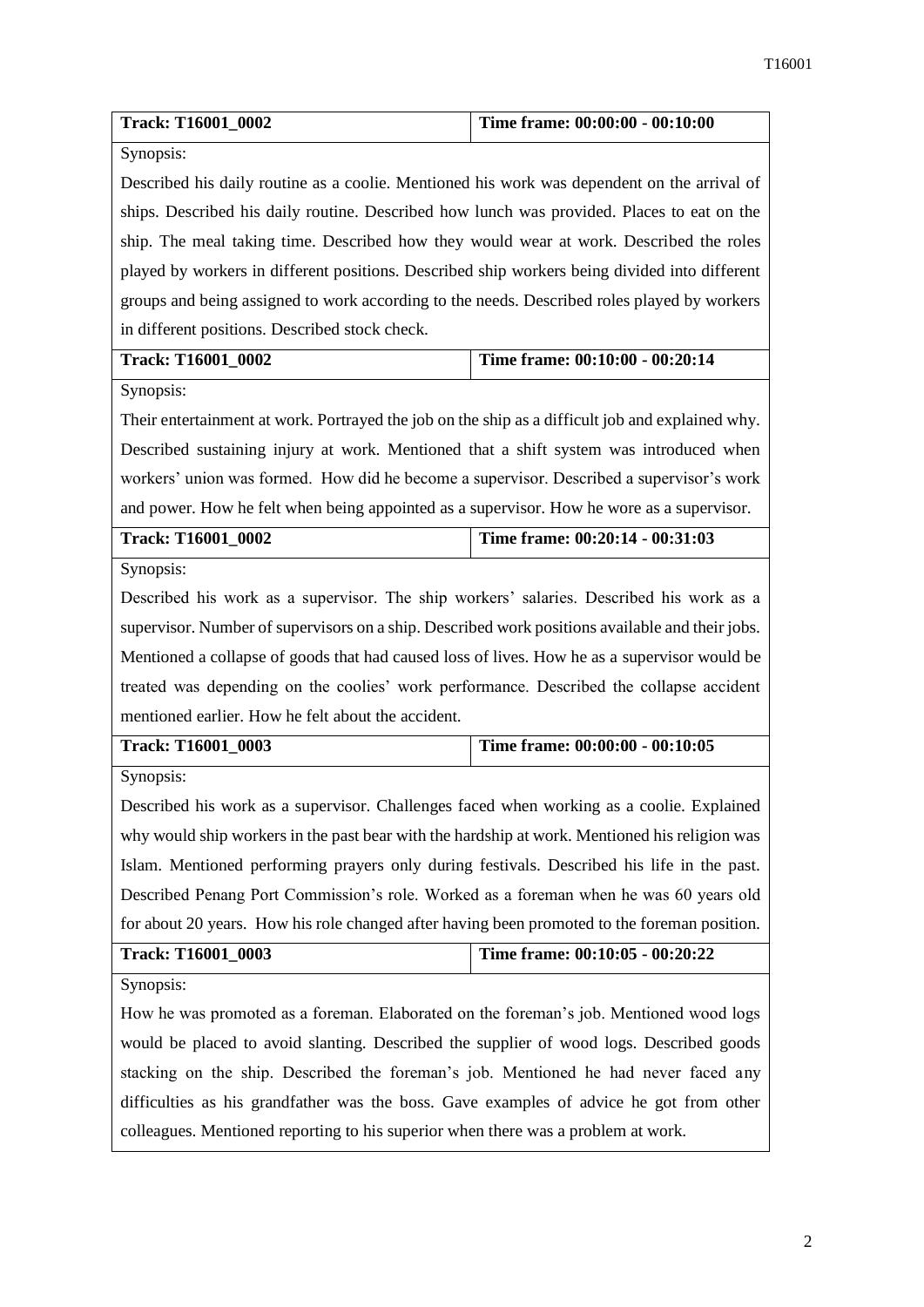| Track: T16001_0003                                                                               | Time frame: 00:20:22 - 00:30:42   |  |
|--------------------------------------------------------------------------------------------------|-----------------------------------|--|
| Synopsis:                                                                                        |                                   |  |
| Shared communication skills in dealing with people of different characteristics. Mentioned       |                                   |  |
| salary as a foreman. Mentioned that there was no change in foreman's work shift. Mentioned       |                                   |  |
| that a foreman would be provided with better food. A foreman's job. Number of people and         |                                   |  |
| areas that he needed to monitor. Formed Syarikat Zauwinah after quitting the foreman job.        |                                   |  |
| How he learnt about gear supplying. A foreman's working hours. Mentioned the working hours       |                                   |  |
| of coolies and supervisors. Applied for a three-month leave once to go back to India. How his    |                                   |  |
| work experience on ship helped him with his business.                                            |                                   |  |
| Track: T16001_0004                                                                               | Time frame: 00:00:00 - 00:11:27   |  |
| Synopsis:                                                                                        |                                   |  |
| Started the Syarikat Zauwinah business in 1965. Went to Jeddah, Saudi Arabia in 1977 to work     |                                   |  |
| as a foreman. Why did he go there. Worked in Jeddah for five years. Described his working        |                                   |  |
| schedule in Jeddah. Started his own business after returning to Malaysia. The business location. |                                   |  |
| Mentioned selling gears related to shipping. His employees. Mentioned starting his business in   |                                   |  |
| 1981. Described how the business was conducted. Mentioned his shop was initially a               |                                   |  |
| storeroom. Other shops nearby his shop. Building materials of his shop. The height and width     |                                   |  |
| of the shop. Described the gear made.                                                            |                                   |  |
| Track: T16001_0004                                                                               | Time frame: 00:11:27 - 00:20:15   |  |
| Synopsis:                                                                                        |                                   |  |
| Continued describing the gear made. How did the customers place a gear order. Described gear     |                                   |  |
| making in details. Places where he got the wire supplies from. Tools needed in gear making.      |                                   |  |
| Places where he would get supplies of materials. Described the reason of losing his job now.     |                                   |  |
| Track: T16001_0004                                                                               | Time frame: $00:20:15 - 00:31:03$ |  |
| Synopsis:                                                                                        |                                   |  |
| Described ship and gear renting. Prices of the gear sold according to its quality. Explained     |                                   |  |
| plastering. His customers. How did his customers place an order. Transportation used for gear    |                                   |  |
| delivery. How his job was affected by the introduction of container. Mentioned he was the only   |                                   |  |
| one selling gear in Penang. Mentioned his business was at its peak in the 70's and 80's. Peak    |                                   |  |
| season in a year. Some of the names of his customers. Described types of nets that he made       |                                   |  |
| and their functions.                                                                             |                                   |  |